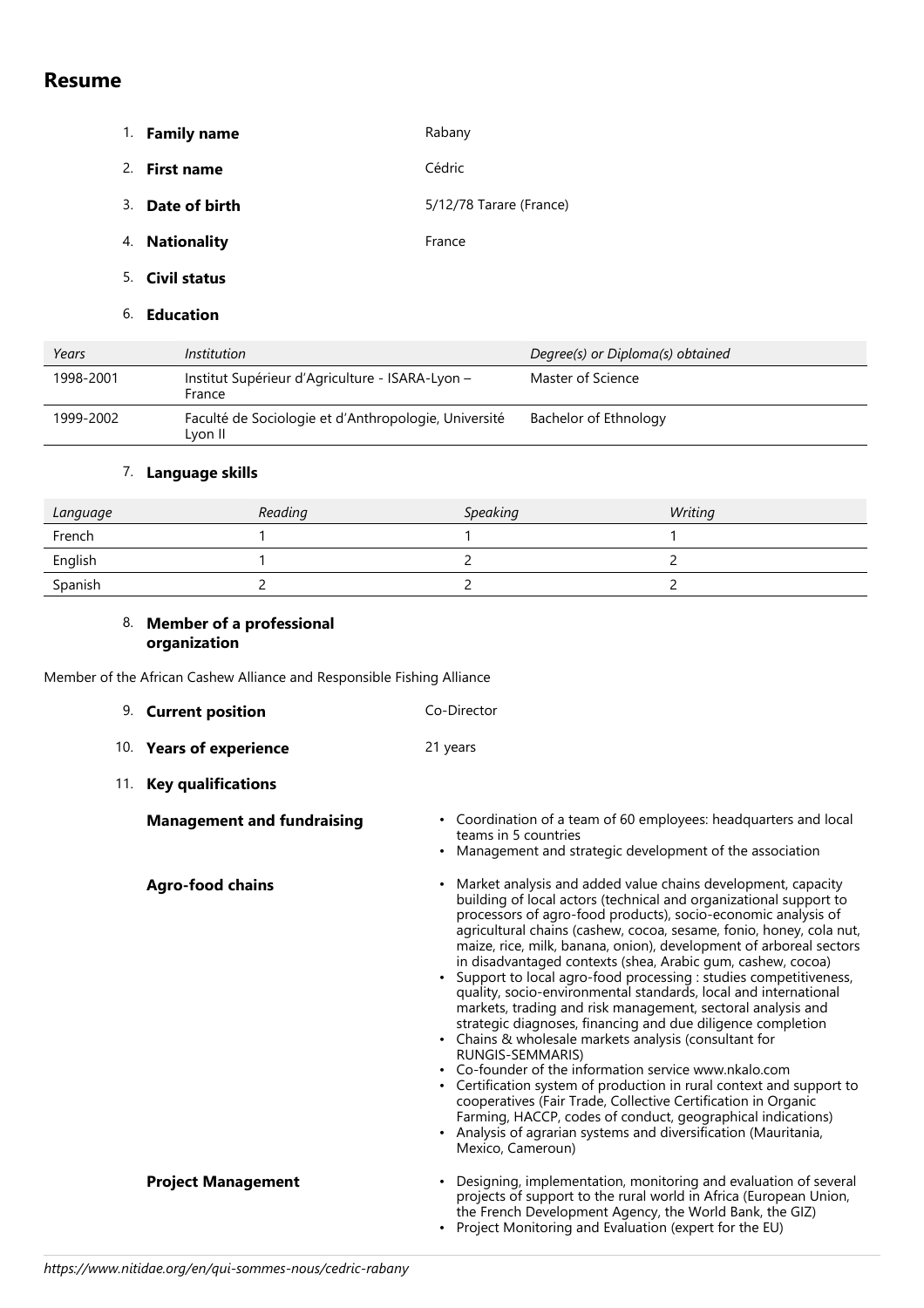## 12. **Professional experience**

| Dates                                 | Location                                                          | Company                                                                                   | Position                                                      | Description                                                                                                                                                                                                                                                                                                                                                                                                                                                                                                                                                                                                                                                     |
|---------------------------------------|-------------------------------------------------------------------|-------------------------------------------------------------------------------------------|---------------------------------------------------------------|-----------------------------------------------------------------------------------------------------------------------------------------------------------------------------------------------------------------------------------------------------------------------------------------------------------------------------------------------------------------------------------------------------------------------------------------------------------------------------------------------------------------------------------------------------------------------------------------------------------------------------------------------------------------|
| Since Sept. 2002                      | France / Africa                                                   | NITIDÆ<br>(ex-RONGEAD)                                                                    | Project Officer<br>$(2002 - 2010)$<br>then Director<br>(2011) | Project and programm coordinator of the association, including<br>identification, conception, planning, technical and financial<br>implementation, monitoring and evaluation.<br>Consultant-expert : development and value chains analysis.<br>Conception and animation : drafting of agricultural consulting<br>٠<br>strategies (good farming practices, risk management,<br>improvement of productivity, quality management,<br>post-harvest practices).                                                                                                                                                                                                      |
|                                       |                                                                   |                                                                                           |                                                               | <b>SPECIFIC EXPERIENCES</b>                                                                                                                                                                                                                                                                                                                                                                                                                                                                                                                                                                                                                                     |
| July -<br>September 2021              | Ivory Coast                                                       | <b>BNETD</b>                                                                              | Agricultural<br>sectors expert                                | MODELAC - Updating of economic models for cashew processing in<br>Ivory CoastAfter the 2013 study that led to the law on cashew nut<br>reform in Ivory Coast, the objective of this work is the update of the<br>economic models of processing in light of the evolution of<br>international market, competition, processing methods and<br>opportunities in the national context                                                                                                                                                                                                                                                                               |
| May - August<br>2021                  | Ecuador                                                           | AFD                                                                                       | Agricultural<br>sectors expert                                | AMAVI - Feasibility study on the development of bioeconomic chains<br>as a lever for biodiversity conservation and local development in<br>EcuadorThe mission aims to carry out a feasibility study of the<br>Ecuadorian government's response to environmental and economic<br>challenges. At the request of the latter, the Public Policy Loan project<br>with the French Development Agency - AFD of 65 million euros) is to<br>support the development and implementation of a sustainable<br>bioeconomy public policy. This will allow the diversification of the<br>production matrix, ensure welfare and strengthen the conservation<br>of biodiversity. |
| April -<br>December 2021              | Ivory Coast                                                       | SIDI - Solidarité<br>internationale<br>pour le<br>développement<br>et<br>l'investissement | Cocoa<br>production<br>expert                                 | CACAOSIDI - Macro analysis of agro-ecological transition challenges<br>and diagnosis of different agrarian systems in the Ivorian cocoa<br>region to build a knowledge basisObjective : construction of a<br>knowledge basis of different agrarian systems of the Ivorian region<br>helped with a synthesis work of various existing ones.                                                                                                                                                                                                                                                                                                                      |
| March - June<br>2021                  | Benin, Ivory<br>Coast                                             | classM                                                                                    | Agricultural<br>sectors expert                                | SAEZ - Business Model Assessment and confirmation of the industrial<br>opportunitiesObjective: bring a global expertise on cashew to<br>approve financial viability of the SEZ in Benin and Ivory Coast                                                                                                                                                                                                                                                                                                                                                                                                                                                         |
| March - May<br>2021                   | Ivory Coast                                                       | <b>MISEREOR</b>                                                                           | Agronomy and<br>market cocoa<br>expert                        | GEPABIO - Conducting a feasibility study on further conversion of<br>conventional cocoa organic and fair trade cocoa in Ivory<br>Coast.Objective: to support the conversion of conventional cocoa<br>production of the Société Coopérative Equitable du Bandama (SCEB)<br>into organic and fairtrade cocoa (in partnership with<br>INADES-Formation and GEPA).                                                                                                                                                                                                                                                                                                  |
| January 2021 -<br>December 2023       | Morocco                                                           | L'Oréal, Yves<br>Saint Laurent -<br>YSL, SILAB                                            | Agriculture and<br>certification<br>expert                    | OSIRIS - Control of L'Oréal's 'Solidarity Sourcing' standard and<br>management of the development fund for the supply of iris from the<br>High Atlas - MoroccoObjective : Provide advice to ensure the<br>compliance of procurement practices with regard to the<br>specifications and the good management of the support fund.                                                                                                                                                                                                                                                                                                                                 |
| November 2020<br>- December<br>2023   | Ivory Coast                                                       | Ethiquable,<br>Alter Eco,<br>Eléphant Vert,<br><b>ECOOKIM</b>                             | Cocoa<br>production<br>expert                                 | REZOBIO - Support project for the transition towards organic and/or<br>agroforestry cocoa productionObjective: co-construct solutions with<br>producers for cocoa cultivation in accordance with the standards of<br>the Organic agriculture                                                                                                                                                                                                                                                                                                                                                                                                                    |
| September<br>2020 - August<br>2022    | New Caledonia,<br>French<br>Polynesia and<br>Wallis and<br>Futuna | The Pacific<br>Community                                                                  | Agricultural<br>sectors expert                                | Coordination of the project PROTEGE - Methodological support for<br>the establishment and animation of the PROTEGE network of<br>demonstration farms in agroecology in New Caledonia, French<br>Polynesia and Wallis and Futuna.PROTEGE is a regional cooperation<br>project which aims to build sustainable and resilient development of<br>the French Overseas Countries and Territories (OCTs) economies in<br>the face of climate change, by relying on biodiversity and renewable<br>natural resources.                                                                                                                                                    |
| September<br>2020 -<br>September 2025 | Burkina Faso                                                      | European Union                                                                            | Expert                                                        | Contribution to a 5-year EU project (5 400 000 euros) - WAKANDA<br>Landscape (West African Knowledge for Agriculture, Nature and<br>Development Activities) - Gestion participative du développement<br>durable en périphérie des aires protégées du paysage PONASI : Rural<br>development improves the living conditions of populations and<br>strengthens the resilience of the territory.                                                                                                                                                                                                                                                                    |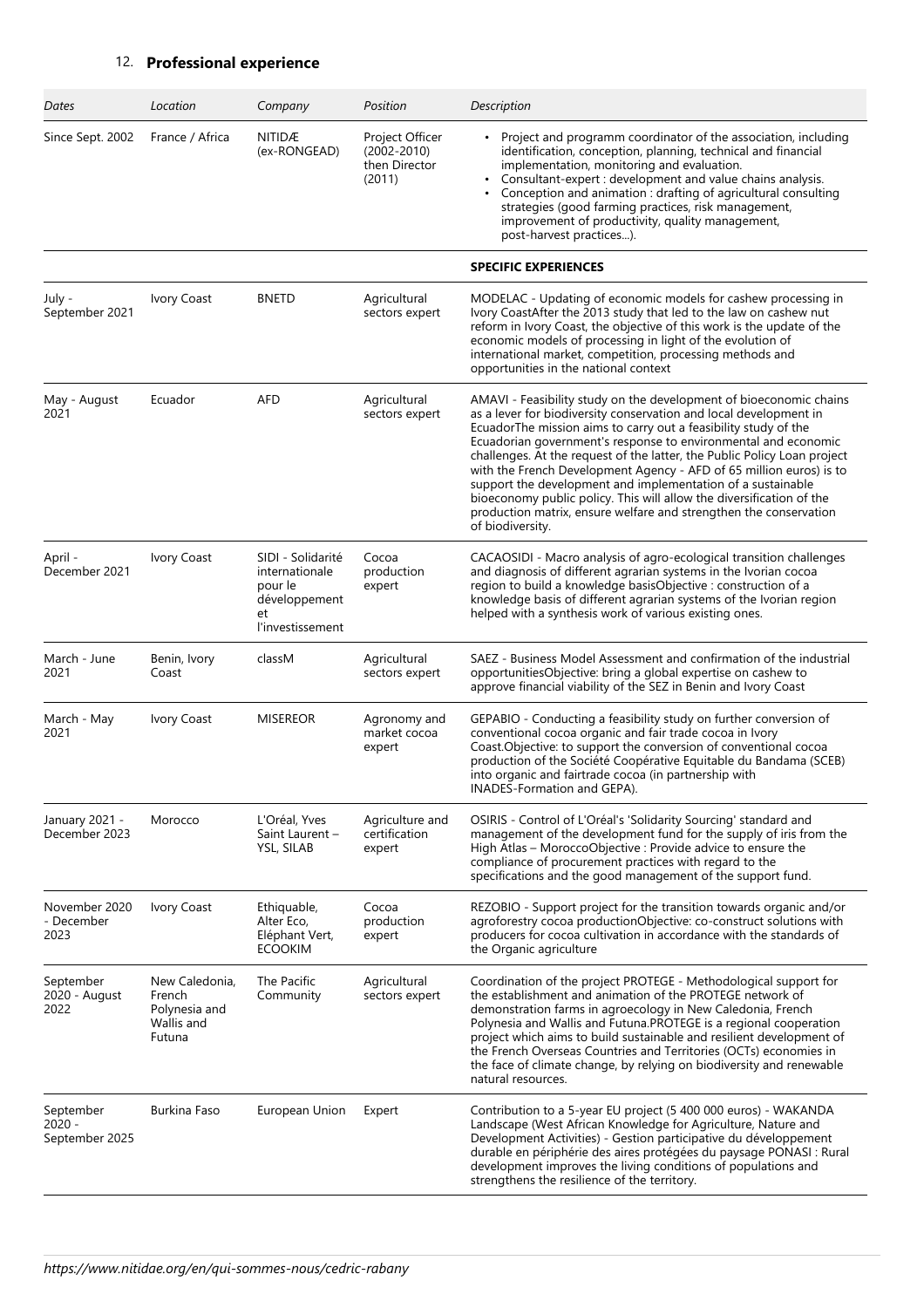| January 2020 -<br>September 2023 | Ivory Coast                  | European Union                                                               | Coordination                   | Contribution to a 3-year EU project (2 220 000 euros) - PAP-Bio<br>Comoé - Sustainable, participatory and integrated management of<br>the peripheral territories of the Comoé National ParkObjective:<br>promote an endogenous, inclusive and sustainable economic<br>development of the peripheral areas of the Comoé National Park,<br>mainly Mont-Tingui (at the regional, village and farm level). |
|----------------------------------|------------------------------|------------------------------------------------------------------------------|--------------------------------|--------------------------------------------------------------------------------------------------------------------------------------------------------------------------------------------------------------------------------------------------------------------------------------------------------------------------------------------------------------------------------------------------------|
| February 2020 -<br>January 2025  | Ivory Coast                  | European Union<br>/ Cirad                                                    | Agricultural<br>sectors expert | 5-year project (6 000 000 euros) - COCOA4FUTURE - Sustainability of<br>production systems and new dynamics in the cocoa sector:<br>Contribute to improving the sustainability of cocoa farms while<br>preserving the environment (limiting deforestation and restoring<br>forest cover) by adapting cocoa farming systems to the changing<br>context in Côte d'Ivoire and Ghana.                       |
| October 2019 -<br>September 2022 | Burkina Faso                 | European Union                                                               | Expert                         | Implementation of a 3-year EU project : PONASI (Dikwé Ni Weogo) -<br>Project to support the enhancement of the natural capital of the<br>landscape and increase the resilience of riparian communities.                                                                                                                                                                                                |
| May 2019 -<br>April 2023         | Mali                         | European Union                                                               | Coordination                   | Contribution to a 4-year EU project - FORECO - Forestry territories<br>and innovative sectors for the forest and the local economyObjective:<br>Improve the forest cover of the Segou Region, its protection and the<br>economy related to the forest (in partnership with AMASSA - Afrique<br>Verte).                                                                                                 |
| May 2019                         | France                       | <b>ICRAF / CIRAD</b>                                                         | Speaker                        | Oral presentation at the World Agroforestry Congress<br>(https://agroforestry2019.cirad.fr/) : "Payment for environmental<br>services: setting up for an organic cocoa and agroforestry sector in<br>Ivory Coast"                                                                                                                                                                                      |
| November 2018<br>- July 2019     | Mali                         | <b>WTO</b>                                                                   | Value chain and<br>SPS expert  | Market study - SANRISK - Support to ANSSA to formulate a project<br>at the STDF (WTO facility) for the control of sanitaryand<br>phytosanitary risks in the export sector of shea nuts, cashews and<br>smoked fish from Mali                                                                                                                                                                           |
| October 2018 -<br>December 2021  | Mozambique                   | AFD / Incaju                                                                 | Agricultural<br>sectors expert | Technical support to the 3-year ACAMOZ project: Support to the<br>cashew nut value chain in Mozambique (2018-2021)Objective :<br>Strengthen the cashew value chain to increase smallholder income<br>and preserve natural resources, in a strengthened and more<br>transparent institutional environment led by INCAJU.                                                                                |
| September 2018                   | <b>Bolivia</b>               | <b>PROMETA</b>                                                               | Expert                         | Value chain analysis, market potential for eco-friendly commodities                                                                                                                                                                                                                                                                                                                                    |
| March - May<br>2018              | Ivory Coast                  | <b>AFD</b><br>(Livelihoods<br>Fund for Family<br>Farming)                    | Expert                         | Feasibility study for a project dealing with the replanting of cocoa<br>trees and sustainable cocoa production in Ivory Coast (agroforestery,<br>soil regeneration) – in partnership with the CIRAD – within the frame<br>of the new project : PRCC CZZ 2332 « PRCC - Livelihoods Fund For<br>Family Farming »                                                                                         |
| January 2018                     | Benin                        | SEMMARIS /<br><b>RUNGIS</b>                                                  | Expert                         | Wholesale market feasibility study                                                                                                                                                                                                                                                                                                                                                                     |
| December 2017                    | Madagascar                   | L'Oréal                                                                      | Expert                         | Evaluation mission for the ASMADA Project in Madagascar<br>(evaluation of project activities, sectors to develop)                                                                                                                                                                                                                                                                                      |
| November 2017                    | Vietnam                      | <b>VINACAS</b>                                                               | Speaker                        | Speaker at the 9th VINACAS Golden Cashew rendezvous in PhuQuoc,<br>Vietnam                                                                                                                                                                                                                                                                                                                             |
| October 2017                     | Togo                         | ONFI / Moringa<br>Partnership                                                | Expert                         | Technical due diligence and market study of the Jus Délice company<br>(project of industrial processing of organic pineapple juice)                                                                                                                                                                                                                                                                    |
| May-June 2017                    | Ivory Coast                  | <b>BNETD, Prime</b><br>Minister's Office<br>Ivory Coast                      | Expert                         | Modelling of processing in Cote d'Ivoire and proposals of incentive<br>measures.                                                                                                                                                                                                                                                                                                                       |
| May-October<br>2017              | Madagascar                   | ImpactAgri                                                                   | Expert                         | Analysis of investment opportunities in agrobusiness compatible<br>with the REDD+ national strategy.                                                                                                                                                                                                                                                                                                   |
| 2017                             | Ivory Coast,<br>Burkina Faso | Several private<br>investors,<br>brands (Alter<br>Eco, Silab,<br>Ethiquable) | Expert                         | • Feasibility study for cashew processing in Ivory Coast<br>Feasibility study sourcing for organic cocoa<br>Feasibility study sourcing for organic cereals and others niche<br>products                                                                                                                                                                                                                |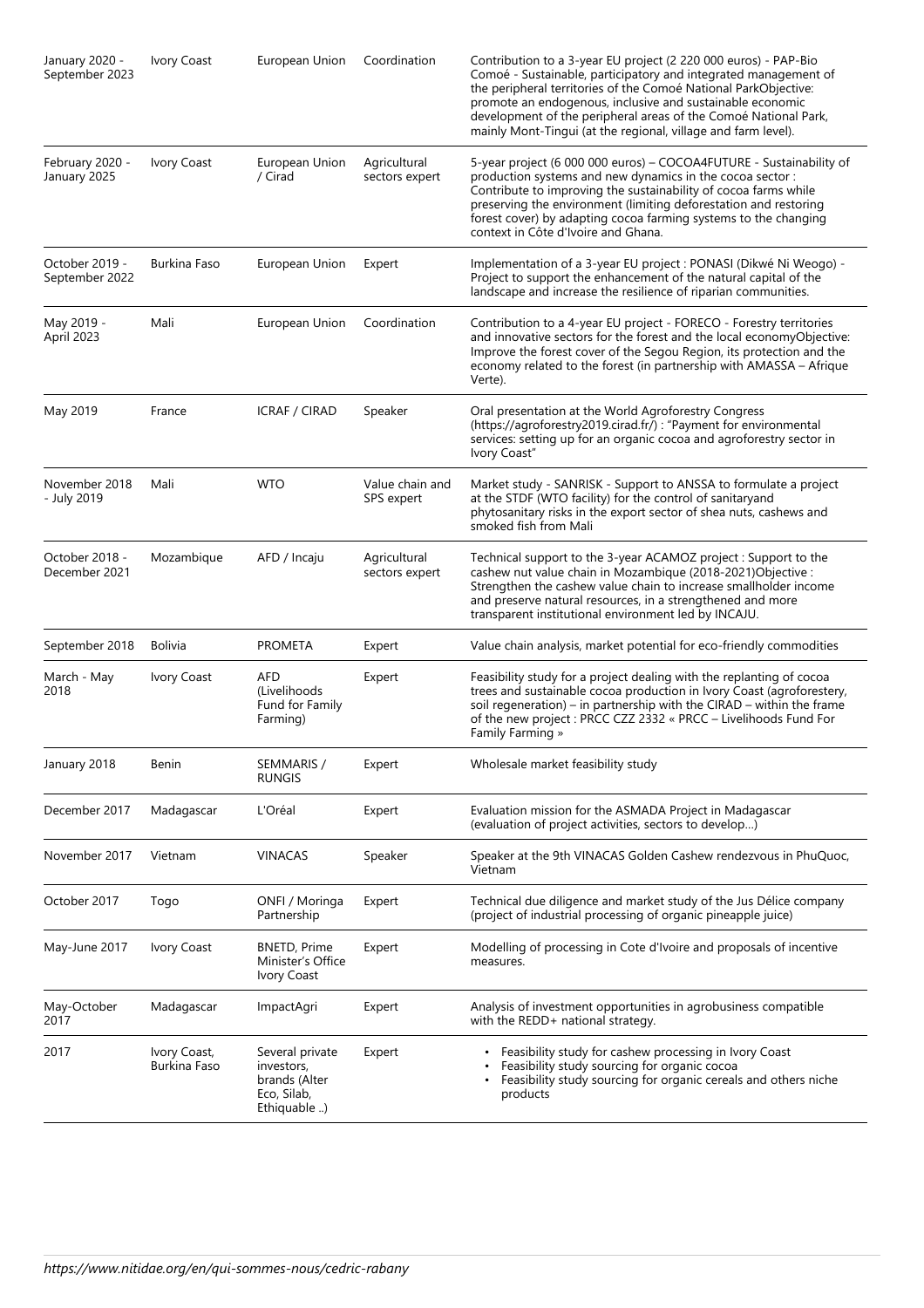| 2016-2019                    | Ivory Coast (Mé<br>Region) | AFD, Republic<br>of Ivory Coast                                                               | Expert          | Project of fight against deforestation and forest degradation<br>Territorial development<br>Property security<br>Sector Development<br>Agriculture zero deforestation<br>Sustainable forest management and reforestation<br>Sustainable domestic energy<br>• Impact measurement and support for the REDD + process<br>Position held: Expert on agriculture zero deforestation<br>Activities performed: Support to 2250 families: improve fertility of<br>agriculture plots of subsistence farming, increasing of added value<br>per ha, securing and diversification of incomes |
|------------------------------|----------------------------|-----------------------------------------------------------------------------------------------|-----------------|---------------------------------------------------------------------------------------------------------------------------------------------------------------------------------------------------------------------------------------------------------------------------------------------------------------------------------------------------------------------------------------------------------------------------------------------------------------------------------------------------------------------------------------------------------------------------------|
| 2016-2018                    | Mozambique                 | Ministry of<br>Land,<br>Environment<br>and Rural<br>Development<br>(MITADER) of<br>Mozambique | Expert          | Background Study for the Zambézia Integrated Landscapes<br>Management Program (ZILMP)<br>• Historical deforestation analysis<br>• Analysis of carbon stocks and baseline emissions settings<br>• Analysis of the drivers of deforestation and forest degradation<br>• Analysis of risks of future deforestation<br>Positions held : Agronomist<br>Activities performed : field study, reporting, data collecting & analysis                                                                                                                                                     |
| December 2016                | Burkina Faso               | L'Occitane en<br>Provence Group                                                               | Expert (shea)   | Technical support to the suppliers of shea butter of L'Occitane Group                                                                                                                                                                                                                                                                                                                                                                                                                                                                                                           |
| November 2016                | Cameroon                   | The Moringa<br>Paternership                                                                   | Expert          | Market technical analysis and project strategy                                                                                                                                                                                                                                                                                                                                                                                                                                                                                                                                  |
| October 2016                 | Benin                      | <b>ONF</b><br>International /<br>The Moringa<br>Partnership                                   | Expert (cashew) | Toglo Project - Technical and Market Due Diligence for cashew nut<br>project.                                                                                                                                                                                                                                                                                                                                                                                                                                                                                                   |
| June-July 2016               | Cote d'Ivoire              | FAO                                                                                           | Expert          | Quality Analysis of deforestation and degradation factors of the<br>forests in Cote d'Ivoire within the frame of the SEP-REDD+ and FAO<br>program including analysis of the cartography of the historical<br>deforestation (writing questionnaire, bibliographical data analysis,<br>individual surveys, data capture and summary results, works<br>feedback and final report).                                                                                                                                                                                                 |
| June 2016                    | Cote d'Ivoire              | Tradin Organic                                                                                | Expert          | Mission suppliers audit:<br>Evaluation of the RCN stock and reliability of the certification system;<br>Visit of the cashew manufactories, quality control of RCN and KOR<br>measures, reports                                                                                                                                                                                                                                                                                                                                                                                  |
| April-May 2016               | Morocco                    | L'Oréal / SILAB                                                                               | Expert          | Study on agricultural supply chains for cosmetics companies.                                                                                                                                                                                                                                                                                                                                                                                                                                                                                                                    |
| February 2016                | Russia                     | SEMMARIS                                                                                      | Expert          | Feasibility study of the wholesale market of Moscow, analysis of fresh<br>products chains.                                                                                                                                                                                                                                                                                                                                                                                                                                                                                      |
| January 2016                 | Vietnam                    | CIRAD /<br>Ministry of<br>Science and<br>Technology<br>Vietnam /<br><b>VINACAS</b>            | Expert          | Cashew value chain expert for the Feasibility study for a cashew<br>Geographical Indication (Bihn Puoc).                                                                                                                                                                                                                                                                                                                                                                                                                                                                        |
| October 2015                 | Madagascar                 | Etc Terra                                                                                     | Expert          | Agricultural value chain expert for the analysis of Coffee and sesame<br>chains within the frame of a REDD+ project.                                                                                                                                                                                                                                                                                                                                                                                                                                                            |
| June-July 2015               | Cote d'Ivoire              | Etc Terra                                                                                     | Expert          | Agro-expert in the CORENA project (natural resources conservation):<br>Strategic study carbon financing and potential value chains;<br>Analysis of drivers of deforestation and forest degradation in<br>Cote d'Ivoire (12 days field mission) within the frame of the<br>SEP-REDD+ program of FAO (map of deforestation history);<br>• Activities performed: Field mission and study drafting.                                                                                                                                                                                 |
| January-Septem<br>ber 2015   | Cote d'Ivoire              | GIZ                                                                                           | Expert          | Project Coordination - GIZ - Competitive African Value Chain for<br>Pro-Poor Growth - African Cashew initiative (ACi)                                                                                                                                                                                                                                                                                                                                                                                                                                                           |
| July 2014 &<br>February 2015 | Mozambique                 | World Bank /<br>Etc Terra                                                                     | Expert          | Strategic study carbon financing and potential value chains for the<br>project "Réserve de Gilé": pattern of the development of a "low<br>deforestation" cashew nut sector: business plan, contract farming,<br>processing.                                                                                                                                                                                                                                                                                                                                                     |
| December 2014<br>- Dec. 2017 | Sudan                      | <b>IRAM</b>                                                                                   | Expert          | Support in structuring Arabic Gum sector in Sudan: agro-chains<br>support, market information, development of tools.                                                                                                                                                                                                                                                                                                                                                                                                                                                            |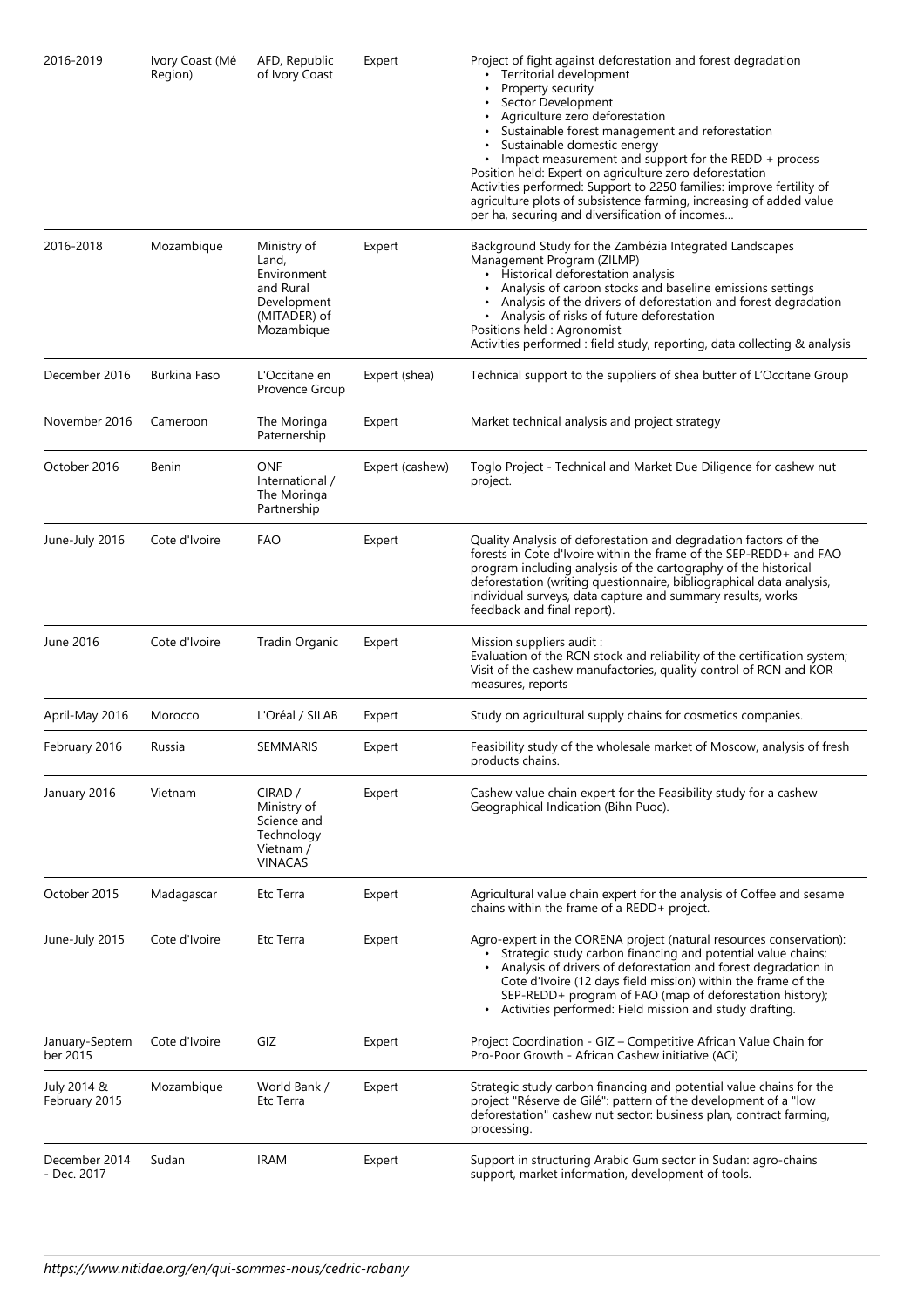| October - Dec.<br>2014          | Cote d'Ivoire                                                     | SEMMARIS-RUN<br>GIS                                         | Expert                      | Preliminary study on how the wholesale market model may be<br>relevant for the distribution of perishable food products in Cote<br>d'Ivoire: Audit of food chains and benchmark of existing logistic<br>platforms; Relevance of the wholesale market model; What model for<br>the wholesale market                                                                                                          |
|---------------------------------|-------------------------------------------------------------------|-------------------------------------------------------------|-----------------------------|-------------------------------------------------------------------------------------------------------------------------------------------------------------------------------------------------------------------------------------------------------------------------------------------------------------------------------------------------------------------------------------------------------------|
| September-Nov<br>ember 2014     | Cote d'Ivoire                                                     | AFD / Ministry<br>of Agriculture                            | Expert                      | Market gardening analysis - PAFARCI Project.                                                                                                                                                                                                                                                                                                                                                                |
| May 2014                        | Chad                                                              | SOS Sahel<br>International                                  | Expert                      | Study on pricing and arabic gum value chain in Chad and dialogue<br>construction whithin the local value chain.                                                                                                                                                                                                                                                                                             |
| March 2014                      | <b>West Africa</b>                                                | Global Shea<br>Alliance (GSA)                               | Expert                      | Study on shea world market and cocoa regulation (impact of US<br>regulation on shea sector in West Africa); Animation of<br>multi-stakeholders meetings, trainings to private sector.                                                                                                                                                                                                                       |
| 2013-2016                       | Cote d'Ivoire                                                     | EU Delegation<br>Ivory Coast /<br>CCCCI – UE                | Expert / Project<br>Manager | EU co-funded 3 years Project:<br>Managed a three-year project on agri-food sectors in North Ivory<br>Coast (NPAgri) funded by UE (€ 800,000 program), including overall<br>coordination, backstopping, implementation monitoring, trainings of<br>trainers, technical support in quality management, contract-farming,<br>co-operatives governance, value chain analysis and market<br>information service. |
| October-Novem<br>ber 2013       | Burundi                                                           | CTB - Belgium<br>cooperative                                | Expert                      | Value chain analysis and market analysis : maize, banana, rice and<br>milk (agro-food sector).                                                                                                                                                                                                                                                                                                              |
| September 2013                  | Algeria                                                           | IBM / ROM /<br><b>ENPI</b>                                  | Monitoring<br>Expert        | Twinning « Support to the Ministry of Agriculture for the<br>establishment of Agricultural Sectors and Markets Observatory inside<br>the INRAA".                                                                                                                                                                                                                                                            |
| July 2013 -<br>February 2014    | Cote d'Ivoire                                                     | World Bank /<br>Minagri                                     | Expert                      | Study on incentives for industrial cashew processing.                                                                                                                                                                                                                                                                                                                                                       |
| May 2013 - may<br>2016          | Chad                                                              | <b>EU Delegation</b><br>Chad / Cellule<br><b>ACTION-FED</b> | Expert /<br>Coordinator     | Coordination of 2 EU-funded projects "Support to oilseed sectors in<br>Chad" (2013-2016) and "Support to NFTPs in Chad" (2013-2015):<br>coordination mission on the field and meeting local actors and<br>partners                                                                                                                                                                                          |
| April 2013                      | Algeria                                                           | <b>IBM-ROM-ENPI</b>                                         | Monitoring<br>Expert        | Twinning DZ11/AA/AG07 « Reinforcement of the capacities of the<br>National Research Center for the development of fishing and<br>aquaculture" (CNRDPA)                                                                                                                                                                                                                                                      |
| November 2012                   | Mali                                                              | ORANGE<br>Telecom/ GSMA                                     | Expert                      | Supporting design and implementation of Senekela mFarmer Project,<br>including a market information system using mobile phone (mFarmer<br>is funded by GSMA)                                                                                                                                                                                                                                                |
| October 2012                    | Senegal                                                           | VECO /<br><b>FENPROSE</b>                                   | Expert                      | Training of trainers about sesame value chain development; Support<br>National Farmers Association                                                                                                                                                                                                                                                                                                          |
| September 2012                  | Benin                                                             | African Cashew<br>Alliance (ACA)                            | Speaker                     | Speaker « Is small scale business beautiful ? » for the ACA Annual<br>Conference.                                                                                                                                                                                                                                                                                                                           |
| February -<br><b>March 2012</b> | Morocco                                                           | <b>IBM-ROM-ENPI</b>                                         | Monitoring<br>Expert        | Evaluation of the project: "Establishment of a modern beekeeping<br>unit for the profit of the beekeepers from Taforalt constituency<br>(Berkane province)" ROM project n°2009/211-211.                                                                                                                                                                                                                     |
| April-May 2011                  | Burkina Faso                                                      | Afrique Verte /<br>Artisans du<br>Monde                     | Expert                      | Support on the "Marketing development plan" of the fonio sector.<br>Market study to prepare the implementation of the project.                                                                                                                                                                                                                                                                              |
| January-October<br>2011         | Gabon                                                             | Cabinet First<br>Lady                                       | Expert                      | Technical assistance on Value Chain development of agro-forest<br>product.                                                                                                                                                                                                                                                                                                                                  |
| 2011-2013                       | Cote d'Ivoire                                                     | GIZ / Fondation<br>Bill & Melinda<br>Gates                  | Expert                      | Support to sustainable processing unit in the cashew sector (OLAM<br>semi industrial unit) : marketing strategy support, business planning<br>(Funding: 493 326 euros).                                                                                                                                                                                                                                     |
| 2011-2013                       | Burkina Faso                                                      | Rhône-Alpes<br>Region                                       | Coordination                | Cajouvalor Project : on energy recovery with cashew nut shells<br>(Funding for 3 years: 150 000 $\epsilon$ ).                                                                                                                                                                                                                                                                                               |
| 2010                            | Cote d'Ivoire,<br>Bénin,<br>Mozambique,<br>Ghana, Burkina<br>Faso | GIZ / iCA                                                   | Expert                      | Contribution to iCA-ACi. Short term expertise on the development of<br>educational tools in the cashew sector - 5 countries - 150 000 small<br>farmers.                                                                                                                                                                                                                                                     |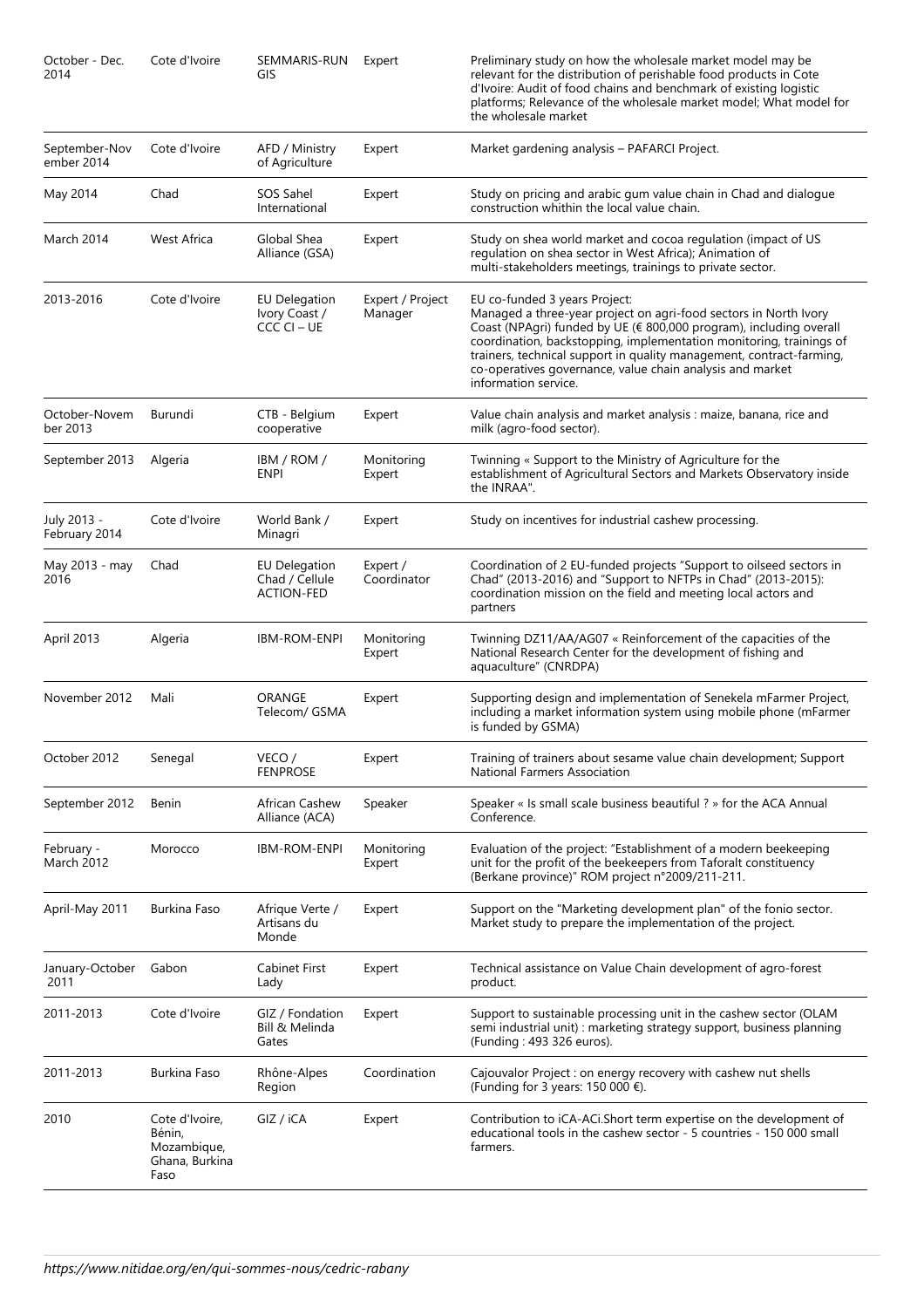| 2009-2011                              | Cote d'Ivoire                 | ACP Group / UE                                                               | General<br>Manager                 | EU co-funded 2 years Project:<br>NTIC Programme: creation of a NTIC network which aims at sharing<br>the knowledge about the world cashew nut market and about the<br>national production chain, in order to value the chain in Cote<br>d'Ivoire, increase the negotiating capacity of producers, increase<br>financial liability of the chain, increase investment. Project based on<br>use of PCM and Logical Framework procedures.   |
|----------------------------------------|-------------------------------|------------------------------------------------------------------------------|------------------------------------|-----------------------------------------------------------------------------------------------------------------------------------------------------------------------------------------------------------------------------------------------------------------------------------------------------------------------------------------------------------------------------------------------------------------------------------------|
| 2009-2013                              | Burkina Faso                  | <b>EU Delegation</b><br>Burkina Faso                                         | Project Manager                    | EU co-funded 4 years Project:<br>Managed a four-year project on cashew and sesame seed sector<br>funded by UE (500 000 € program), including overall coordination,<br>backstopping, implementation monitoring, trainings of trainers,<br>technical support in quality management, contract-farming,<br>co-operatives governance, value chain analysis.                                                                                  |
| 2009                                   | Algeria                       | <b>BIOPHARM</b>                                                              | Expert                             | Algerian trade balance on agro-food and pharmaceuticals market                                                                                                                                                                                                                                                                                                                                                                          |
| April 2008                             | Senegal                       | Agronomes et<br>Vétérinaires<br>Sans Frontières<br>(AVSF)                    | Expert                             | Mission on the field as a Cashew expert:<br>Provided support to local Cashew farmers to improve their quality<br>management, Training of trainers on Good Agricultural Practices and<br><b>Quality Management</b>                                                                                                                                                                                                                       |
| January-June<br>2002                   | Mexico                        | RONGEAD,<br>Chapingo<br>University                                           | Research<br>Assistant              | Universidad de Chapingo, departamiento de Anthropologia - Field<br>enquiries : "Cosmovision de los Otomis y desarollo rural en la<br>Huasteca del Sur"                                                                                                                                                                                                                                                                                  |
| June-September<br>2001                 | Cameroon                      | RONGEAD,<br><b>INADES</b>                                                    | Research<br>Assistant              | Cooperated with INADES (Institut Africain pour le Développement<br>Economique et Social) in the management of a project targeting the<br>development of diversification related agricultural production in a<br>tropical area, and export. As part of this analysed the agrarian<br>systems at the local level in south Cameroon.                                                                                                       |
| July-August<br>2006 /<br>December 2007 | Burkina Faso                  | Région<br>Rhône-Alpes                                                        | Expert                             | Carried out an analysis of the value chain of the Cashew sector in the<br>Hauts Bassins region in Burkina Faso. Conducted field research.                                                                                                                                                                                                                                                                                               |
| March 2006                             | Cameroon                      | ONUDI Paris                                                                  | Researcher                         | Carried out an analysis of the Cashew sector in Cameroon and<br>investigated the potential for the SNI (National Investment Society of<br>Cameroon).                                                                                                                                                                                                                                                                                    |
| 2004-2008                              | Cote d'Ivoire                 | <b>EU Delegation</b><br>Cote d'Ivoire                                        | Project Manager                    | Project Manager for RONGEAD's Cashew sector support program,<br>responsible for the realization of a number of support activities<br>targeting local producers: Carried out capacity building activities,<br>advised the local producers' organisation on strengthening its<br>organizational structures and improving competitiveness, facilitated<br>workshops on quality management methods for the raw Cashew<br>production sector. |
| June &<br>December 2004                | Brazil, Senegal               | <b>Ethiqual Sugar</b>                                                        | Researcher                         | Undertook an assessment of the social and environmental impact of<br>Sugar industries in Senegal and Brazil, including the benchmarking of<br>standards. Acted as a speaker on the same matter in an UNCTAD<br>Round Table.                                                                                                                                                                                                             |
| January 2004                           | <b>Bolivia</b>                | <b>FPH</b>                                                                   | Researcher                         | Analysed the seeds problematic in the context of indigenous<br>revendication: Carried out field enquiries, and training of trainers<br>about a methodology of seeds production by pilot producers.                                                                                                                                                                                                                                      |
| June-July 2000                         | Mauritania                    | CIRAD / Private<br>Company                                                   | Trainee                            | Carried out field research in partnership with CIRAD and a camel<br>breeding association on the sustainability of feeding systems and<br>lactation: Field enquiries and bibliography.                                                                                                                                                                                                                                                   |
| <b>July 2003</b>                       | Cote d'Ivoire                 | RONGEAD                                                                      | Researcher /<br>Course facilitator | Researched and elaborated a pedagogical document on Cashew Nut<br>processing. Co-designed and co-managed a national seminar on<br>support policies and projects for Cashew Nut production and<br>processing in closed cooperation with the Ministry of Agriculture, the<br>Ministry of Industry, the European Delegation and local Universities.                                                                                        |
| 2017                                   | Ivory Coast /<br>Burkina Faso | Several private<br>investors,<br>brands (Alter<br>Eco, Silab,<br>Ethiquable) | Expert                             | • Feasibility study for cashew processing in Ivory Coast<br>Feasibility study sourcing for organic cocoa<br>Feasability study sourcing for organic cereals and others niche<br>products                                                                                                                                                                                                                                                 |

#### 13. **Publications**

- Article: "Agriculture at Cancun: a divide between the North and South?" in Global Initiative Briefing. •
- Study: "The Agreement on Agriculture: NGO's and farmers unions' positions: strategies and patterns". •

## 14. **Seminars/Workshop**